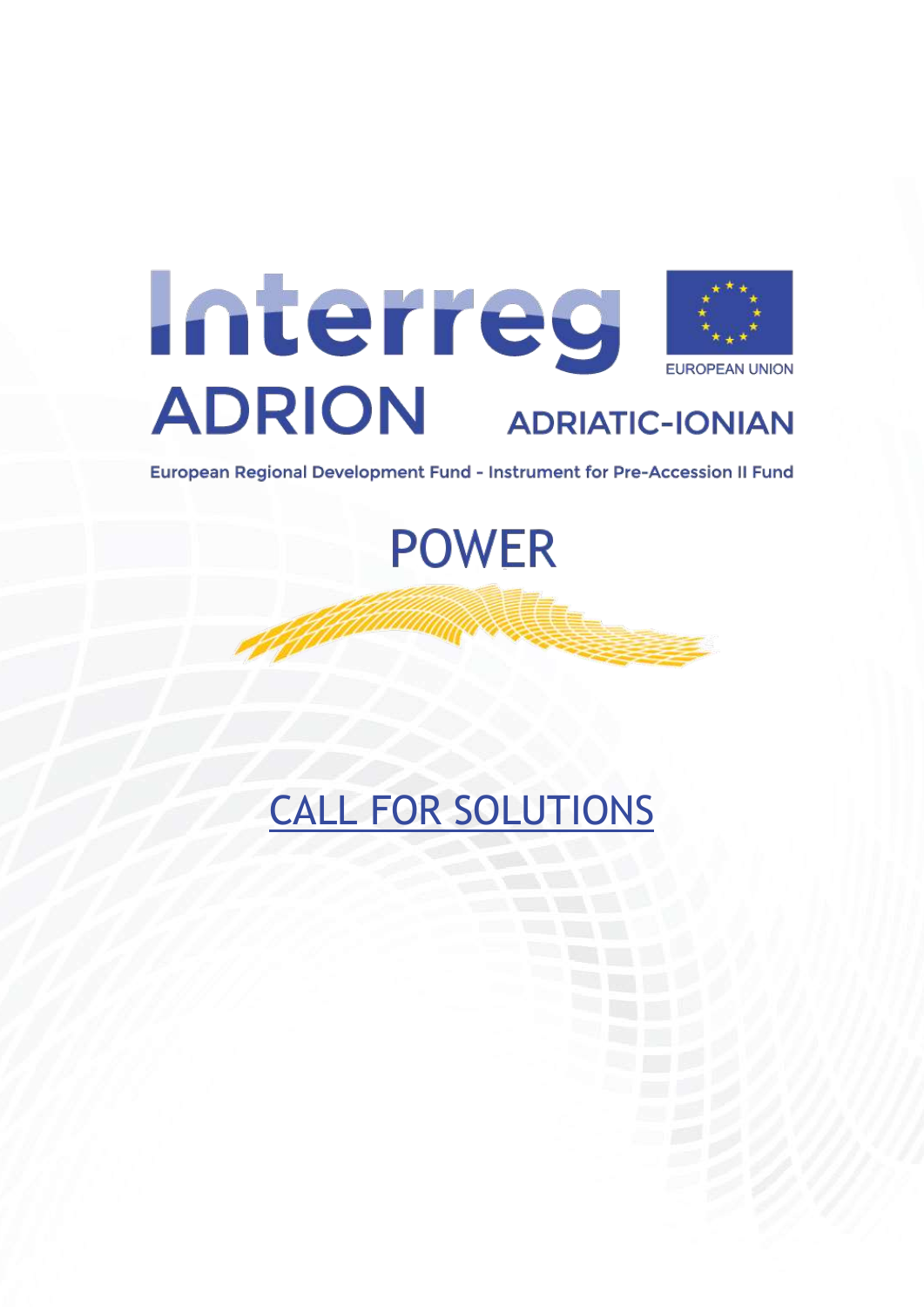

# **PoWER Call for Solutions (C4S)**

#### **ARTICLE 1 - INTRODUCTION**

PoWER is a European Project (Interreg ADRION, 2018-2020); its objective is to support ports in a path turning them into **Innovation Hubs** able to reinterpret and innovate their historic role of exchange places, to become connection points among the different Adriatic territorial contexts and to facilitate the enhancement of their entrepreneurial potential, which is currently unexpressed or not adequately valued. Through this evolution of the Adriatic ports into Innovation Hubs, PoWER aims to reverse the trend that sees them largely characterized by a structural weakness (in terms of representativeness, modernization, smartness, socio-economic positioning, regeneration processes and reconversion actions).

In order to reach this objective, PoWER facilitates and encourages the collaboration among the innovation supply chain key-actors: **educational organizations** (secondary and vocational schools, university, research organizations), **companies and public authorities**, therefore, collaboration transforms complex problems affecting ports and the surrounding urban contexts in research and co-operation opportunities, creation of production chains and opening-up of markets.

In particular, PoWER focuses on the "**Energy**" theme (energy efficiency, redevelopment of buildings, energy from renewable sources, etc.), being energy a strategical factor in any territorial/business development plan.

During the project duration, 6 pilot projects will be implemented in the port areas of Ravenna, Bari, Rijeka (HR), Igoumenitsa (GR), Brčko (BiH), Durazzo (AL). Aim of the piloting is to demonstrate the effectiveness of the adopted approach for the support to the birth of entrepreneurial ideas and proposals, the creation of collaboration networks to design new products / services, the networking development facilitating the opening of new markets based on collaboration between the most innovative forces of the different Countries involved in PoWER. In particular, PoWER foresees several actions strictly connected to this "Call for Solutions", that is, in chronological order:

Creation of a **Needs Map** related to each of the 6 pilot areas;

 **C**ollection of **ideas and solutions** to the previously mentioned Needs: this action will be carried out, on one hand, through "Call for Solutions" in object; on the other hand, through the implementation of 6 "Gaming sessions" involving students from secondary schools, vocational schools and universities from PoWER participating Countries;

 A **co-design path** aimed at the definition, through the involvement of all interested actors and using the ideas/solutions collected during the scouting phase, of the optimal scenario to strive towards when making the 6 ports "Energy Innovation Hubs".

# **ARTICLE 2 – OBJECT OF THE CALL**

This call for proposals is promoted by PoWER within the framework of the PoWER project, it is aimed at the selection of products and services connected to the energy sector which are appropriate for the issues described in the section "Needs" of the website <http://www.powerports.eu/call-for-solutions>

Submitted proposals can be elaborated at different levels:

**ideas** to be developed and prototyped;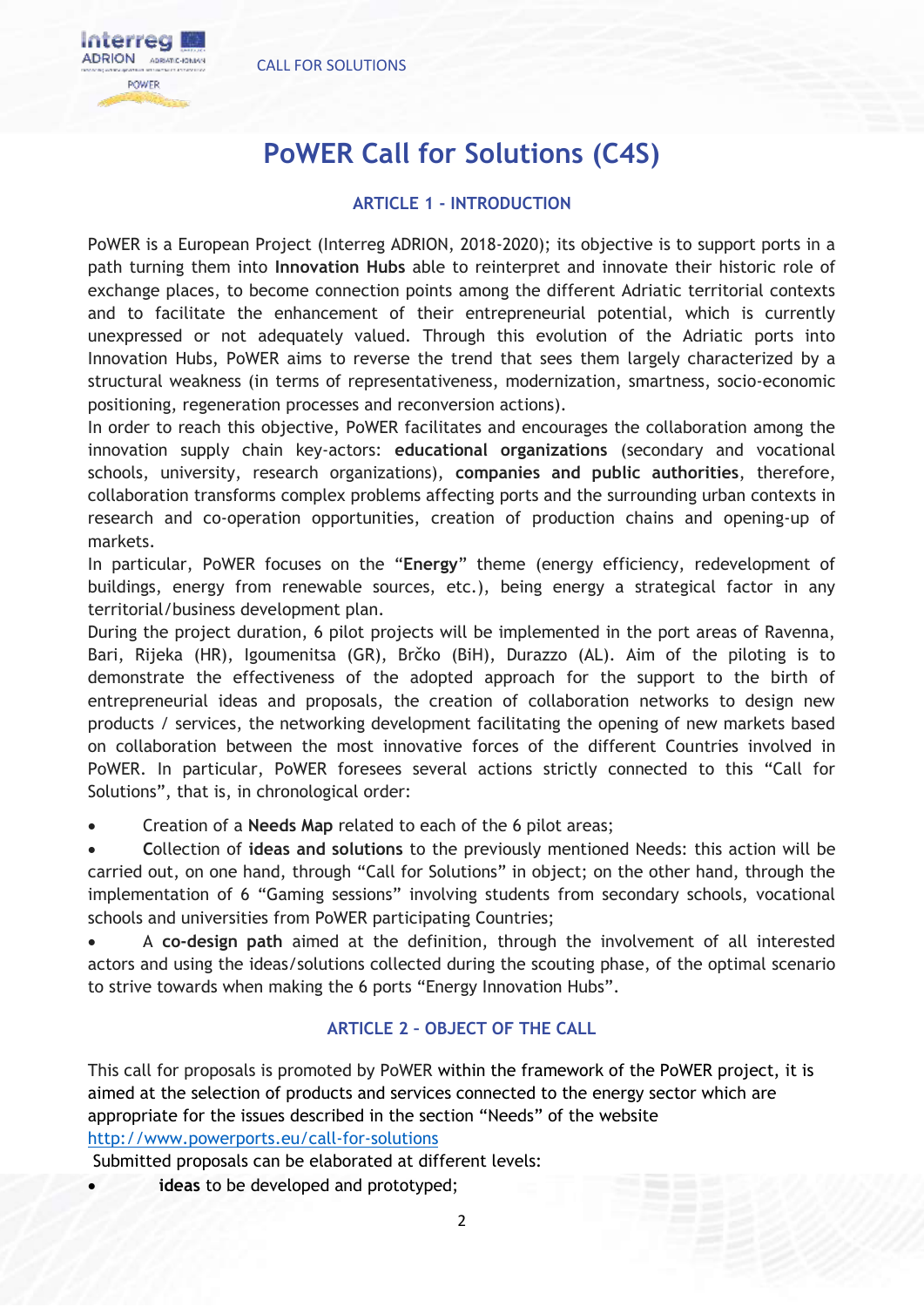

#### **prototypes or patents** to be marketed;

#### **products or services** already on the market.

In order to submit an application, candidates must complete a dedicated form on the PoWER C4S website *<http://www.powerports.eu/call-for-solutions>* and use the on-line forms listed in the section *<http://www.powerports.eu/call-for-solutions>*

PoWER C4S is not a commercial action. It aims at facilitating networking actions between demand (represented by Port Authorities and Public Authorities) and supply (represented by companies, research and educational organizations).

Furthermore, the involvement in the PoWER network offers candidates the opportunity of promoting their own idea/prototype/product through the PoWER platform. This platform will be specifically created for the management and the communication of the transition process transforming Ports in Innovation Hubs. After the project end, the platform will also allow C4S participants to play an active role in the construction of future energy-related projects steaming from the results of the PoWER project pilot actions.

# **ARTICLE 3 - APPLICANTS**

Participation to PoWER C4S is free of charge and is addressed to:

- Independent professionals;
- Researchers;
- Small and medium enterprises;
- Industries.

Participants must have their legal seat or their seat of operations in one of the PoWER Partner Countries, that is Italy, Croatia, Bosnia and Herzegovina, Serbia, Albania, or Greece (see section *[http://www.powerports.eu/call-for-solutions](http://www.powerports.eu/en/call-for-solutions-en)* of the website *[www.powerports.eu](http://www.powerports.eu/)*

#### **ARTICLE 4 - SPECIFICATIONS AND OPERATIONAL FRAMEWORK OF THE PROPOSALS**

Proposals to be submitted to PoWER C4S can be:

- ideas to be developed and prototyped;
- prototypes or patents to be marketed;
- products or services already on the market.

Creative freedom is given as long as proposals tackle the problems highlighted in the section *<http://www.powerports.eu/call-for-solutions>* of the website *[www.powerports.eu](http://www.powerports.eu/)*

# **ARTICLE 5 – PARTICIPATION REQUIREMENTS**

Participants to PoWER C4S call for proposals must fulfil the following criteria to be eligible:

4.1 INDEPENDENT PROFESSIONALS / SMES / INDUSTRIES

They have their legal seat or their seat of operations in one of the PoWER project partner Countries (Italy, Croatia, Bosnia and Herzegovina, Serbia, Albania, or Greece);

They are not in a state of bankruptcy, subject to insolvency or winding up procedures, their assets are not administered by a liquidator or by a court (even voluntary), they are not in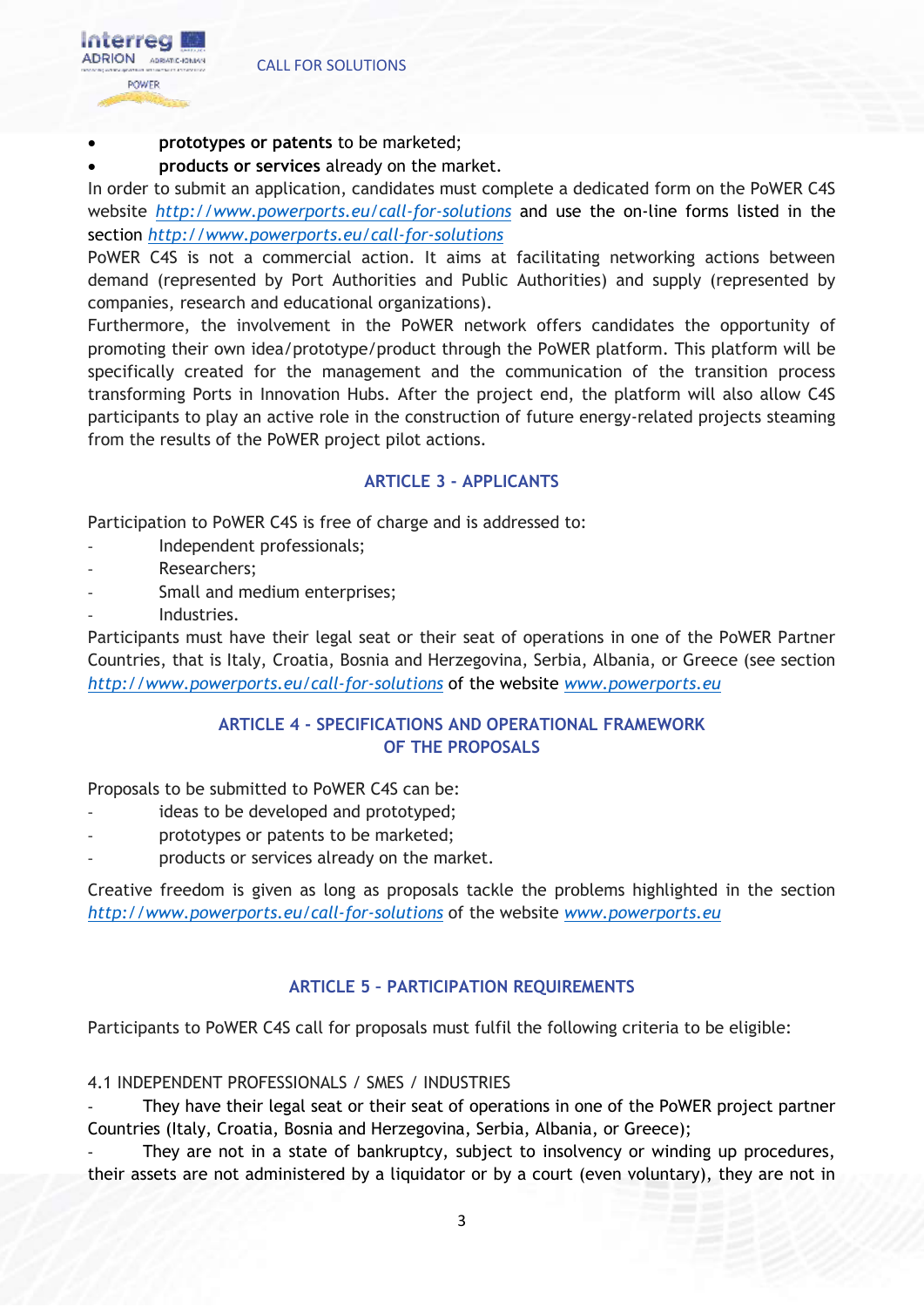#### CALL FOR SOLUTIONS



an arrangement with creditors or in any other analogous situation in accordance with current legislation;

- Their legal representatives, administrators (with or without powers of representations) and shareholders do not have prohibition, forfeiture, suspension pursuant to art. 67 of Legislative Decree 159/2011 (Code of anti-mafia laws and prevention measures, as well as new provisions on anti-mafia documentation). The applicants subjected to the anti-mafia verification are those indicated in art. 84 of Legislative Decree 159/2011. Companies that do not meet the above requirements will be excluded from participation to the call for proposals.

#### 4.2 RESEARCHERS

They operate in a research institution with a seat in one of the PoWER project partner Countries (Italy, Croatia, Bosnia and Herzegovina, Serbia, Albania, or Greece);

They have not been convicted and have no criminal proceedings in progress.

At application stage, the applicants will declare to meet the participation requirements and to know, accept and consider binding all the rules of this call for proposals.

#### **ARTICLE 6 – REGISTRATION AND PARTICIPATION RULES**

The PoWER C4S call for proposals is available on the website *[http://www.powerports.eu/call](http://www.powerports.eu/call-for-solutions)[for-solutions](http://www.powerports.eu/call-for-solutions)* (hereafter "the Website"). In order to participate, the applicant must complete a proposal submission form made of two main sections:

 Participant identification data and acceptance of call rules/requests (Regulation, selfcertification of requirements, Website Privacy Policy, release of the use of (non-sensitive) materials made available);

 Proposal description (it will be also possible to attach, if necessary, further relevant material photos, videos, slide shows, etc. in order to provide a clearer view of the proposal).

Participation in other business competitions does not constitute an impediment to admission. Each participant can submit up to a maximum of n. 2 proposals to PoWER C4S, provided they refer to two different needs listed in the website section *[http://www.powerports.eu/call-for](http://www.powerports.eu/call-for-solutions)[solutions](http://www.powerports.eu/call-for-solutions)*

Data must be truthful and will be acquired according to the rules of the Privacy Policy in full compliance with Legislative Decree 196/2003 and GDPR 2016/679/UE The C4S promoters have reserved the right not to admit proposals that are not consistent with the objectives and spirit of the initiative.

Participants must be able to describe their proposal, operating in the area indicated in art.3 of the present document, focussing in particular on the following aspects:

**Title of the proposal** 

.

**Typology**, i.e. specify if idea / prototype / product

- **Specific need** to which the proposal gives an answer (specify the number of the "Need" Form and the letter code related to the "specific need" as indicated in section *<http://www.powerports.eu/call-for-solutions>* of the Website).

- **Proposal description** (it will be possible to attach to the proposal up to a maximum of 3 files)

What is the social impact the proposal can achieve?

- What is the cultural impact the proposal can achieve?
- What is the environmental impact the proposal can achieve?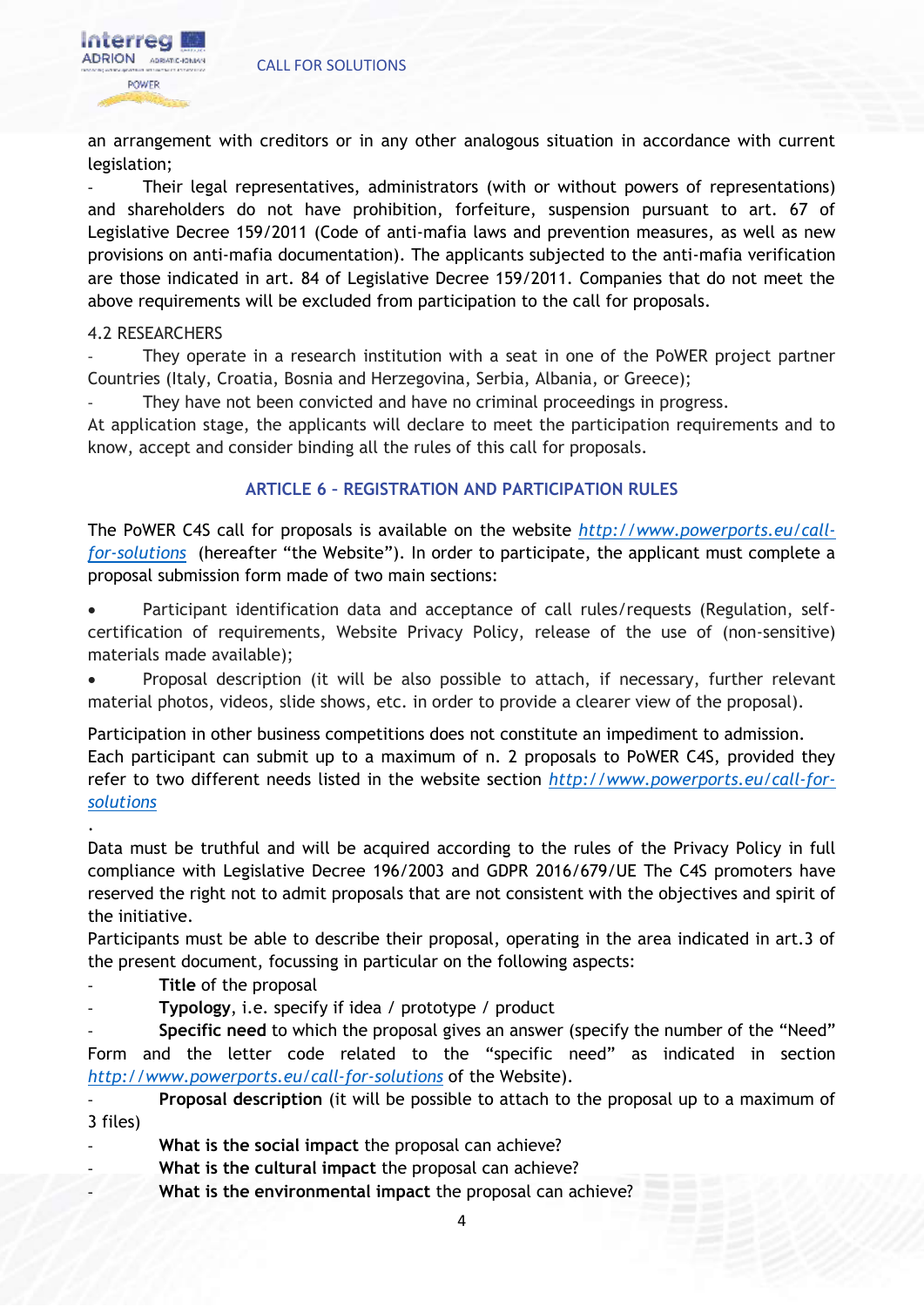

In case of an idea to be patented, indicate **which economic resources are necessary** for the realization of the prototype and with what financial arrangements it is intended to cover them (if any)

In the case of a patent to be marketed, report **which economic resources are necessary** both for the industrialization of the product / service (and with which financial arrangements it is intended to cover them, if any) and for the implementation of the product / service.

In case of a product/service already on the market report the **costs for the purchase and the implementation.**

**Timing** for the proposed idea to become fully operational

A specific space in the form will be reserved to an **abstract of the proposal**.

The proposal can be written in one of the languages of PoWER participating Countries.

The abstract must be written both in one of the languages of PoWER participating Countries and in English.

# **ARTICLE 7 – DURATION AND TIMING**

Applicants have to submit their applications by JANUARY 14<sup>TH</sup> - FEBRUARY 15<sup>TH</sup>, 2019 Selections will take place at national level before February 298<sup>th</sup>, A maximum of 10 proposals will be selected in each Country. The local selection board will publish on the Website the list of selected solutions/patents by [\(insert](http://www.ra.cna.it/) the partner website)

The transnational selection will take place before April 2019. The proposals previously selected at local level will be evaluated and among them the transnational selection board will chose a maximum of 20 proposals. The transnational selection board will publish on the Website the list of the 20 awarded solutions/patents by May, 2019

# **ARTICLE 8 – SELECTION JURY AND PROCEDURES**

The local selection jury will be composed by at least 3 members, relevant personalities from local businesses, researchers and cultural institutions; selection jury members will be selected and appointed by project partners. The selection jury is responsible of the analysis and evaluation of all proposals submitted by participants, in compliance with art.6 of the present document, with the aim of selecting up to a maximum of 10 proposals.

The transnational selection Jury will be composed by one member from each project partner (chosen according to the characteristics listed above) and it will select up to 20 proposals. The assessment of the two juries is conclusive and incontrovertible.

# **ARTICLE 9 – SELECTION CRITERIA**

The submitted proposals meeting the call requirements will be unquestionably evaluated by the Jury according to the criteria indicated below.

The evaluation will be drafted through a brief evaluation chart leading up to 100 points detailed as follows:

| Item evaluated | Maximum score |
|----------------|---------------|
|----------------|---------------|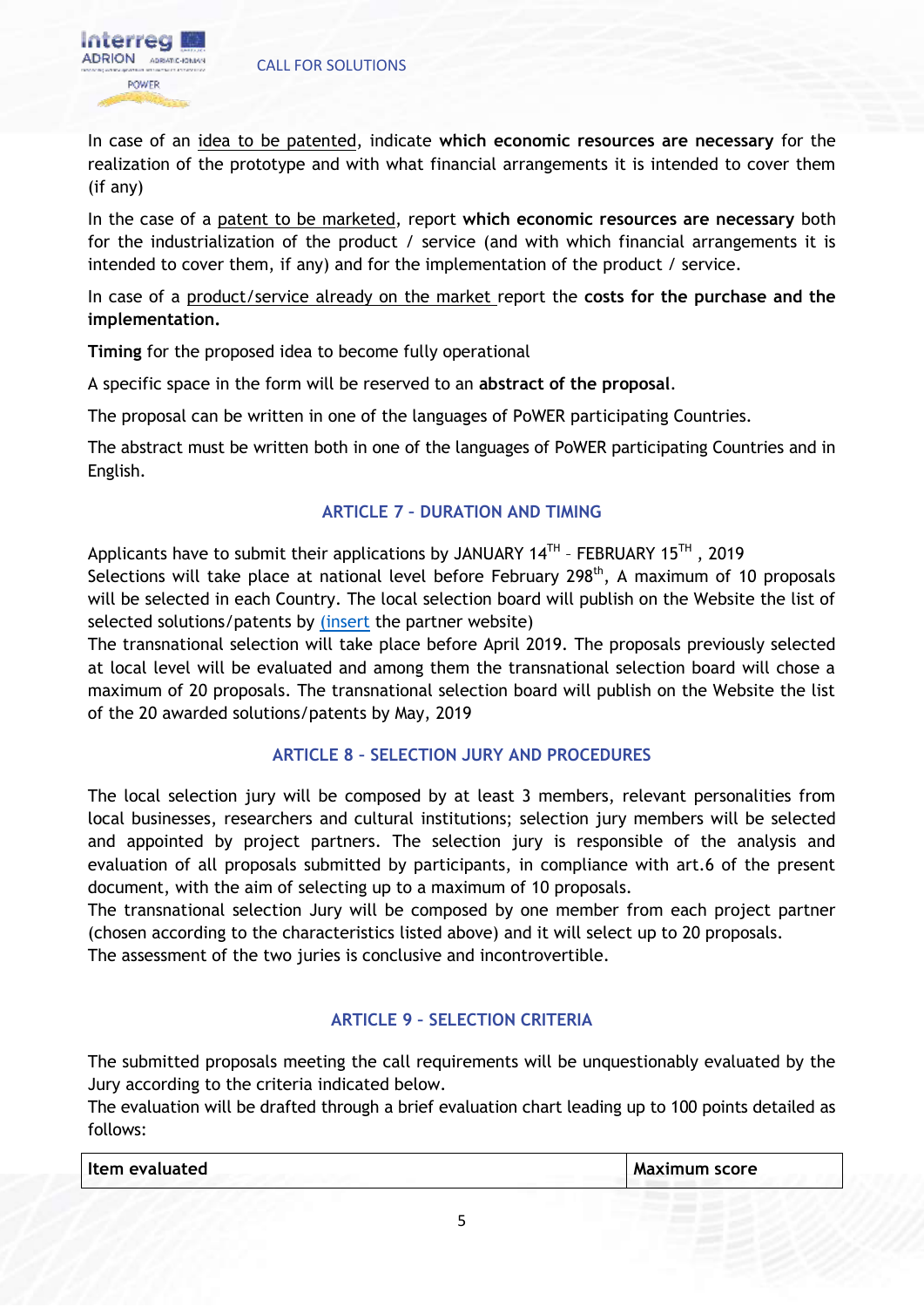

| Relevance to the energy challenges of ports emerged in the needs<br>analysis | 30  |
|------------------------------------------------------------------------------|-----|
| Replicability                                                                | 20  |
| Social impact                                                                | 5   |
| Cultural impact                                                              | 5   |
| Environmental impact                                                         | 5   |
| Economical sustainability                                                    | 15  |
| Timeframe for implementation                                                 | 15  |
| Clarity and synthesis of the proposal                                        | 5   |
| <b>Maximum score</b>                                                         | 100 |

# **ARTICLE 10 – REWARDING AND VISIBILITY**

The reward is represented by the high visibility offered through the project among the European framework. Selected proposals at local and transnational level will have the following chances for visibility:

they will be included in the "Ideas & Solutions" database of PoWER platform;

 they will be visible at National and European level thanks to the participation to dissemination events at local and transnational (Rijeka and Novi Sad) level;

 They will find concrete development opportunities through matchmaking actions, in line with the type of proposal submitted. Specifically:

| If the proposal consists in an idea                    | Support in the identification of public and/or private<br>organizations guiding in the development of the<br>patent                                                                                                |
|--------------------------------------------------------|--------------------------------------------------------------------------------------------------------------------------------------------------------------------------------------------------------------------|
| If the proposal consists in a<br>prototype or a patent | Support in the identification of demonstrators<br>projects and guidance in the in the identification of<br>sites suitable for the demonstrator within the port<br>areas                                            |
| product/ service already on the<br>market              | If the proposal consists in a Visibility through the PoWER platform<br>and<br>participation to local, national and European events,<br>with the opportunity of organizing direct meeting<br>with potential clients |

# **ARTICLE 11 – LIABILITY LIMITATIONS**

The promoter assumes no responsibility for any difficulties in the submission process caused by a Website technical failure.

# **ARTICLE 12 – GUARANTEES AND MANLEVE**

The applicant, submitting the application, guarantees that the submitted contents: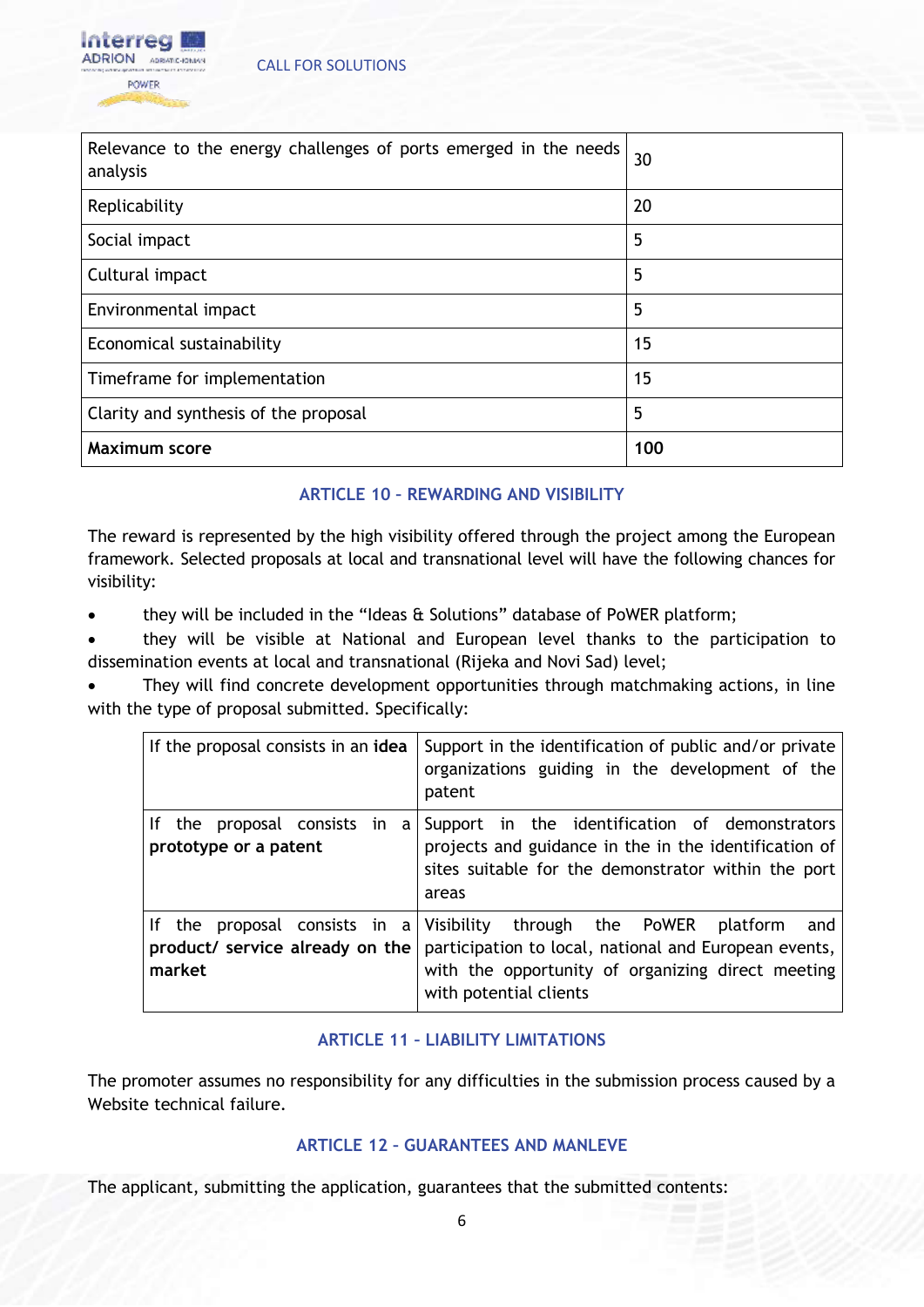

 do not contain any material violating rights, positions or claims of third parties (with reference to the law on copyright and industrial property and other applicable laws or regulations);

 do not contain obscene, pornographic, illicit material, prohibited by law or contrary to what is indicated in this regulation;

• the contents are freely and legitimately usable in compliance with the provisions of this regulation because the user is the owner of the rights to use them, or in that it has acquired the availability from all the subjects entitled, having taken care of the full compliance and / or satisfaction of the rights - even of economic nature - due to the authors of the contents and / or works from which such contents are derived and / or extracted, or to other subjects entitled, such as, by way of example, the Siae, or due for the use of image and name rights provided for by law.

Candidates participating to the Call for Solutions are aware that the responsibilities, even criminal, of the contents presented or attached for the purpose of participation, are charged to the candidate who has uploaded them.

The candidate undertakes to hold PoWER's staff harmless from and against any claims, actions or requests including, but not limited to, legal and accounting expenses arising from the uploaded content or other materials provided to PoWER, or the violation by the candidates of these conditions. The PoWER Staff undertakes to promptly notify the candidate of any claim, action or legal proceeding.

#### **ARTICLE 13 – EXCLUSION GROUNDS**

Applicants will be excluded from participating in this call for proposals if they will use fraudulent means or violate the normal course of the initiative or, merely as an example but not limited to, if they will hinder other applicants' registration procedures, manipulate the functioning of the Website or for other activities that otherwise violate this regulation.

The PoWER staff, or third parties appointed by the same, reserves the right to proceed, within the terms deemed most appropriate, and in compliance with applicable laws, to limit and inhibit any initiative aimed at circumventing the system designed. Any fraud or attempted fraud of this initiative will be prosecuted according to law and will immediately and irrevocably result in the exclusion of the applicant from participation.

#### **ARTICLE 14 – MANAGEMENT OF INTELLECTUAL PROPERTY RIGHTS**

The promoter of the C4S does not acquire any property rights on the contents presented by the candidates. Contents remain property of the candidates.

The PoWER staff can publish, reproduce, represent download any content presented to the call for proposals, for the purposes of participation in the call or otherwise, but does not acquire any property right on the content itself. On the other hand, the candidate is informed that, given the intrinsic features of Internet, contents transmitted are not protected against the risks of further diffusion and/or use, of which the PoWER staff cannot be considered responsible.